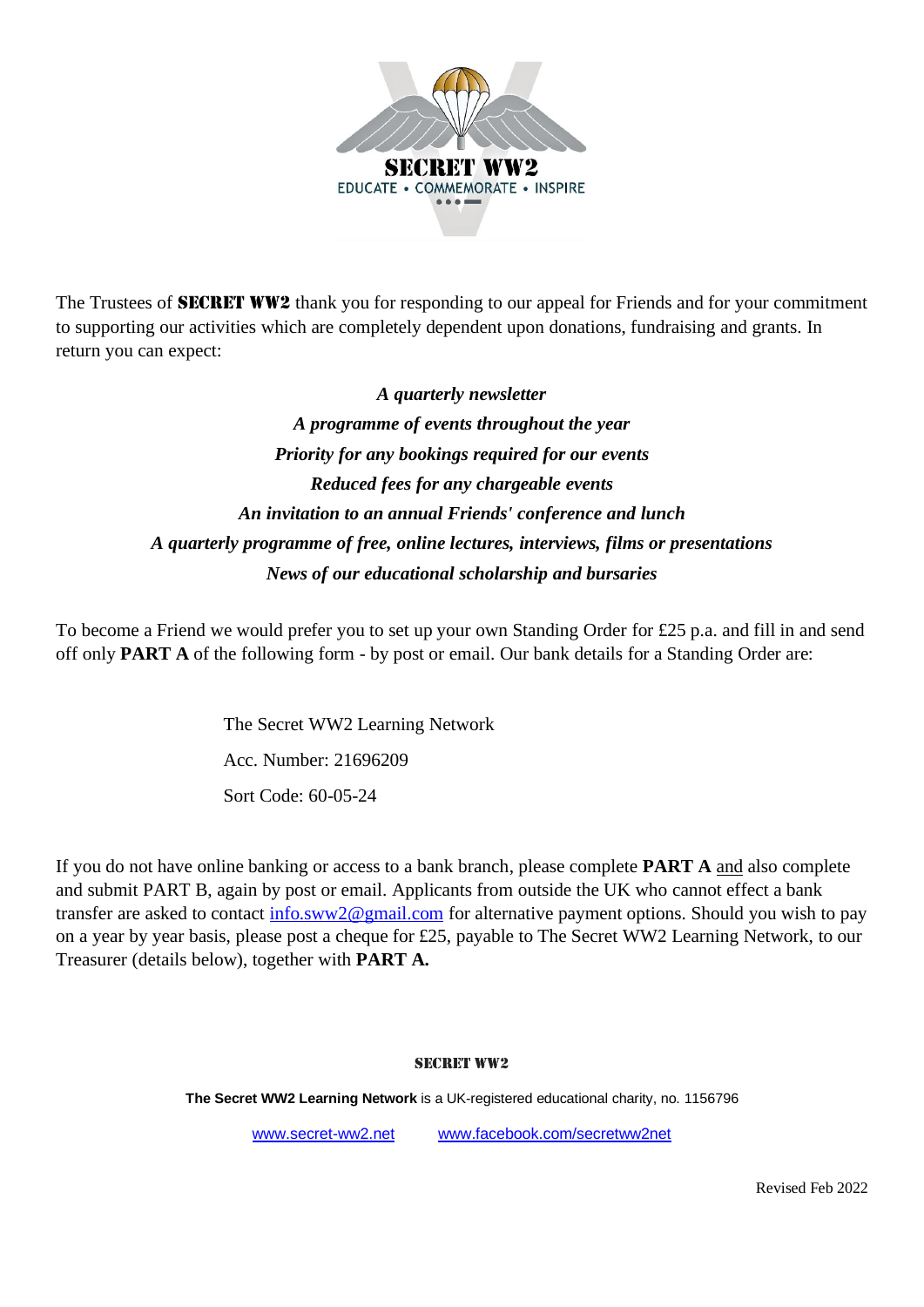## **FRIEND APPLICATION**

### **PART A – General Data Protection Regulation (known as ''GDPR'')**

The information below will only be held and used by The Secret WW2 Learning Network for the purposes of your membership as a Friend. Please send it by post or email to our Treasurer:

Brian Spencer, 25 Saville Road, Twickenham, TW14BQ bspencer752@btinternet.com

| Name     |     |            |     |                                                                                                                                                                                            |     |         |                  |
|----------|-----|------------|-----|--------------------------------------------------------------------------------------------------------------------------------------------------------------------------------------------|-----|---------|------------------|
|          |     |            |     |                                                                                                                                                                                            |     |         |                  |
| Address  |     |            |     |                                                                                                                                                                                            |     |         |                  |
|          |     |            |     |                                                                                                                                                                                            |     |         |                  |
|          |     |            |     |                                                                                                                                                                                            |     |         |                  |
|          |     |            |     |                                                                                                                                                                                            |     |         |                  |
|          |     | Post Code: |     |                                                                                                                                                                                            |     |         |                  |
|          |     |            |     |                                                                                                                                                                                            |     |         |                  |
|          |     |            |     |                                                                                                                                                                                            |     |         |                  |
|          |     |            |     | I consent for The Secret WW2 Learning Network to hold the above information about me and will be<br>pleased to receive information from the Charity from time to time, as permitted below: |     |         |                  |
| By Email | Y/N | By Phone   | Y/N | By SMS/Text                                                                                                                                                                                | Y/N | By post | <b>Y/N</b>       |
|          |     |            |     |                                                                                                                                                                                            |     |         |                  |
|          |     |            |     |                                                                                                                                                                                            |     |         |                  |
|          |     |            |     |                                                                                                                                                                                            |     |         | Revised Feb 2022 |

## **FRIEND APPLICATION**